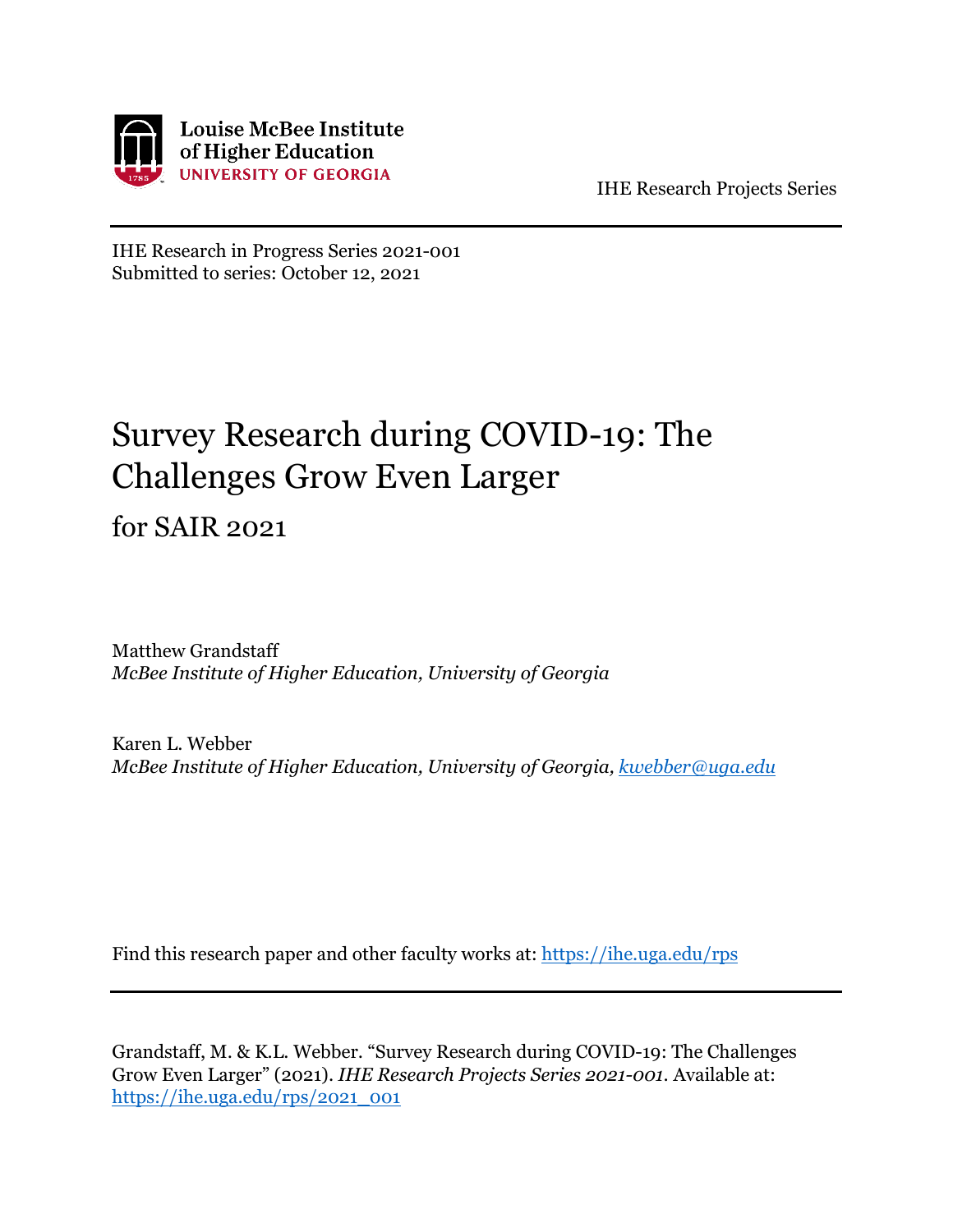

# **Survey Research During COVID-19: The Challenges Grow Even Larger**

Matthew Grandstaff and Karen Webber



**Louise McBee Institute** of Higher Education **UNIVERSITY OF GEORGIA**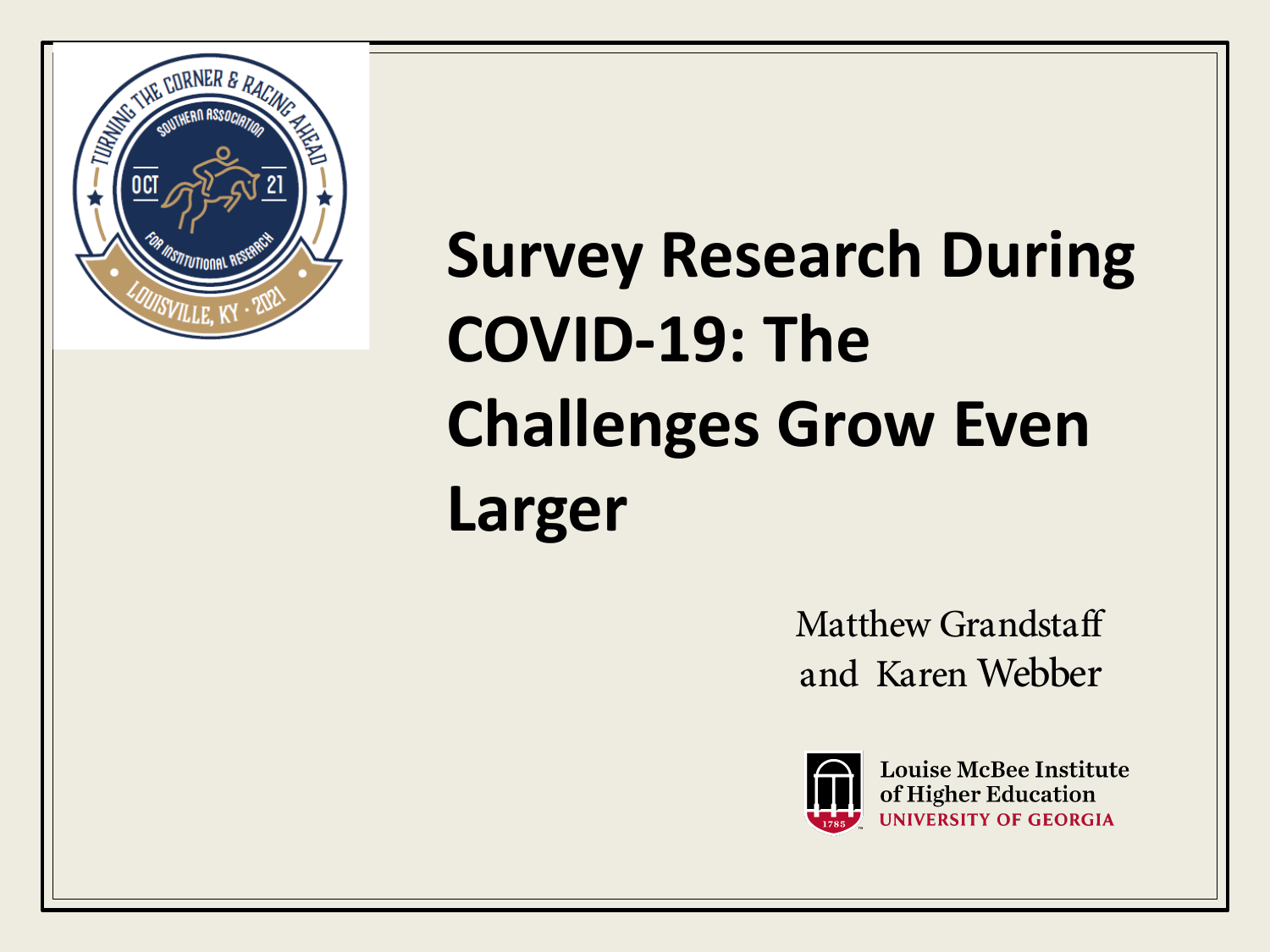# Survey research in the digital age is more challenging than ever…

Low response rates occur for a number of reasons:

- Electronic surveys tempt us to lengthen the survey
- Respondent concerns of data security or sharing identifiable info
- Procedures due to COVID-19 exacerbate many existing threats:
	- Access to internet (especially for some students in rural areas)
	- Increase in number of emails received (and in timely manner)
	- Possible concern for insignificance of a random survey request
	- "survey fatigue'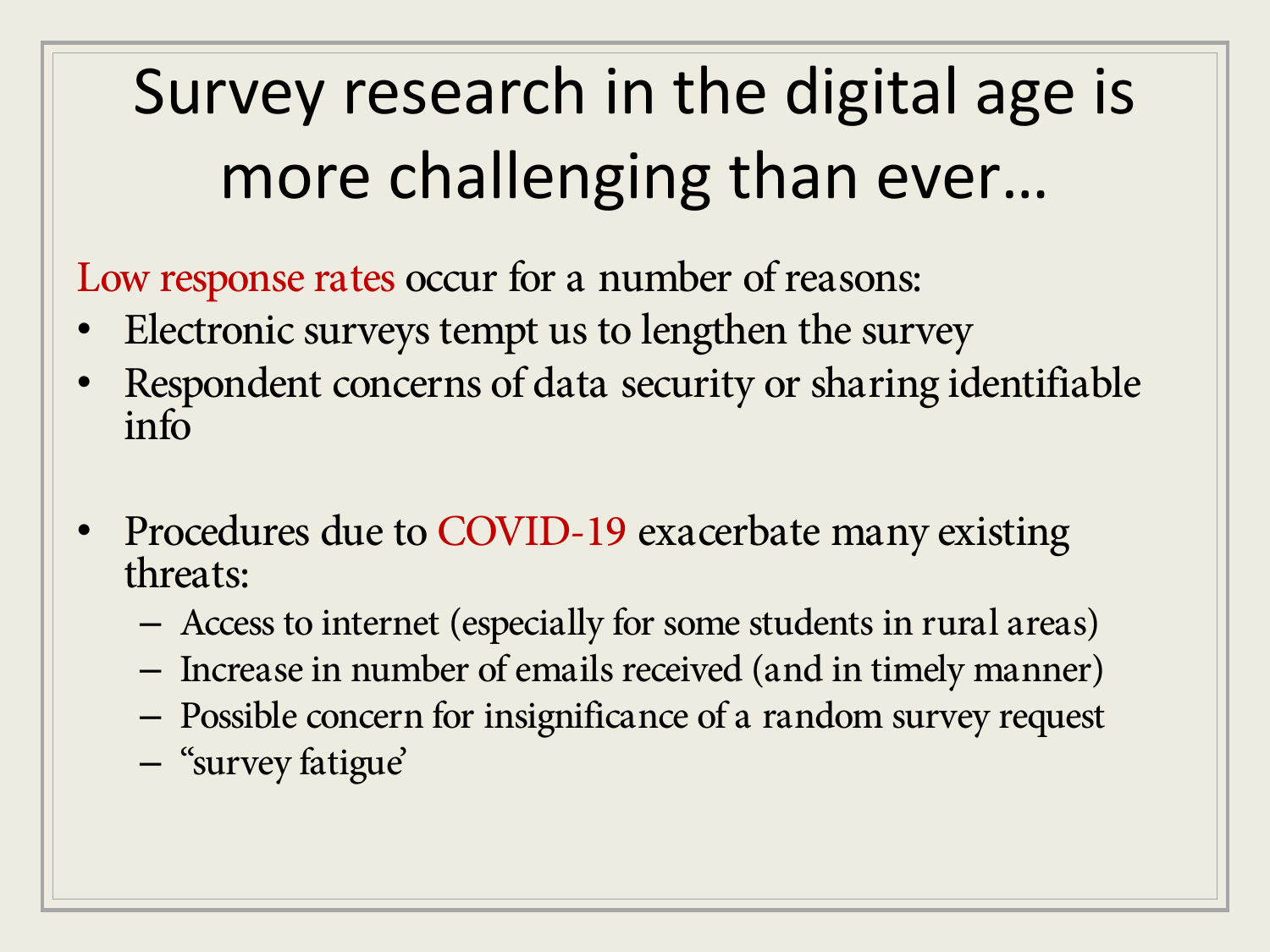# Today's session

- To discuss challenges of survey research during the COVID-19 pandemic
- This presentation draws on the experience of executing a spring 2021 multi-institution survey in the midst of an ongoing pandemic
- Identify challenges faced over the past year
- Ask for your experiences and ideas
- Offer recommendations for best practices that are applicable for the future (maybe post-pandemic?)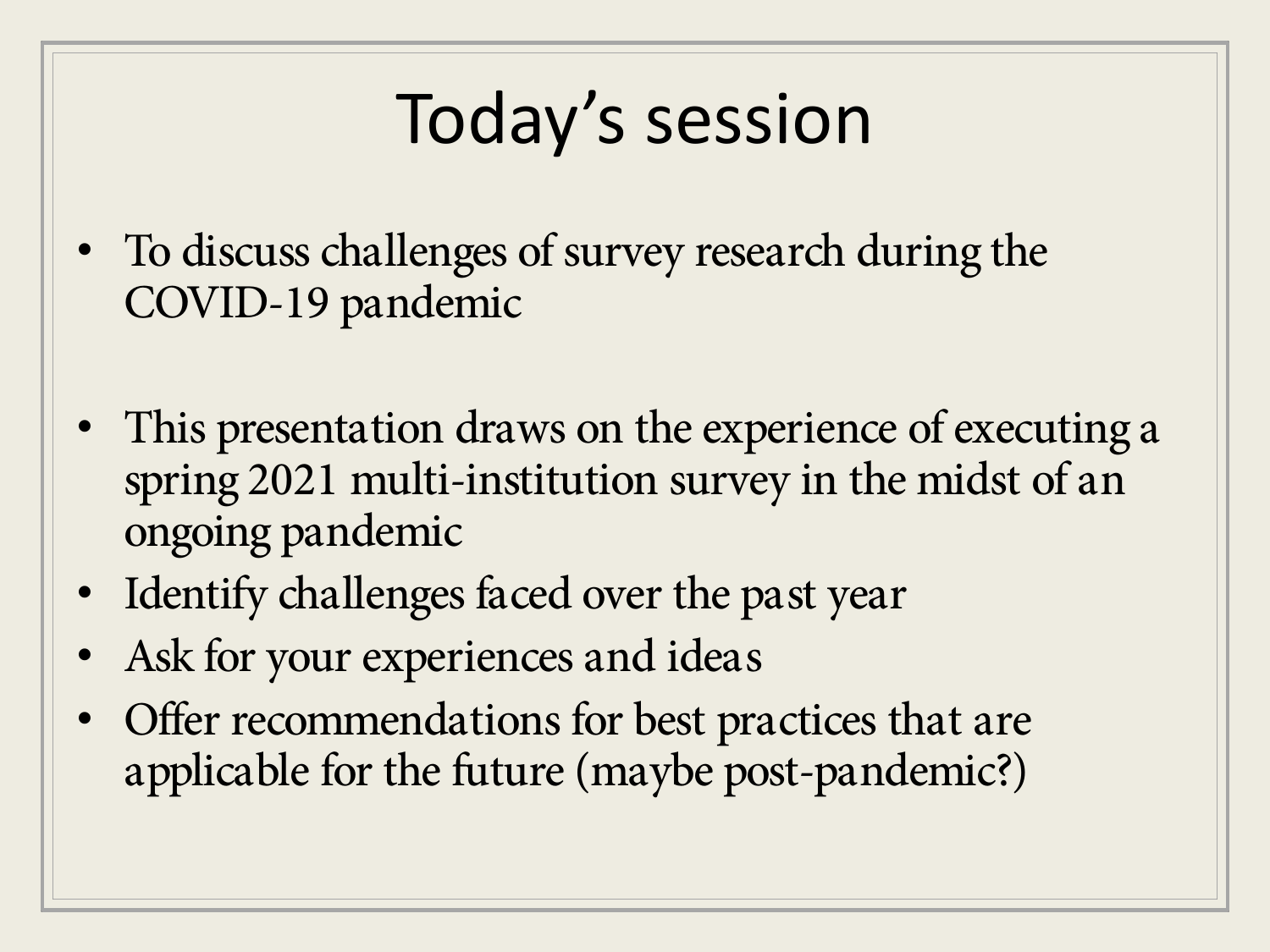# Survey Research in IR Today



- Often a substantial task for IR professionals
- Important to provide student and staff attitudes, perceptions, use of services
- Recent 'pulse' surveys
- Can be a good source of information for policy makers
- Can help position IR to be a valued member of the decision support team



nstitute of Higher Education **JNIVERSITY OF GEORGIA**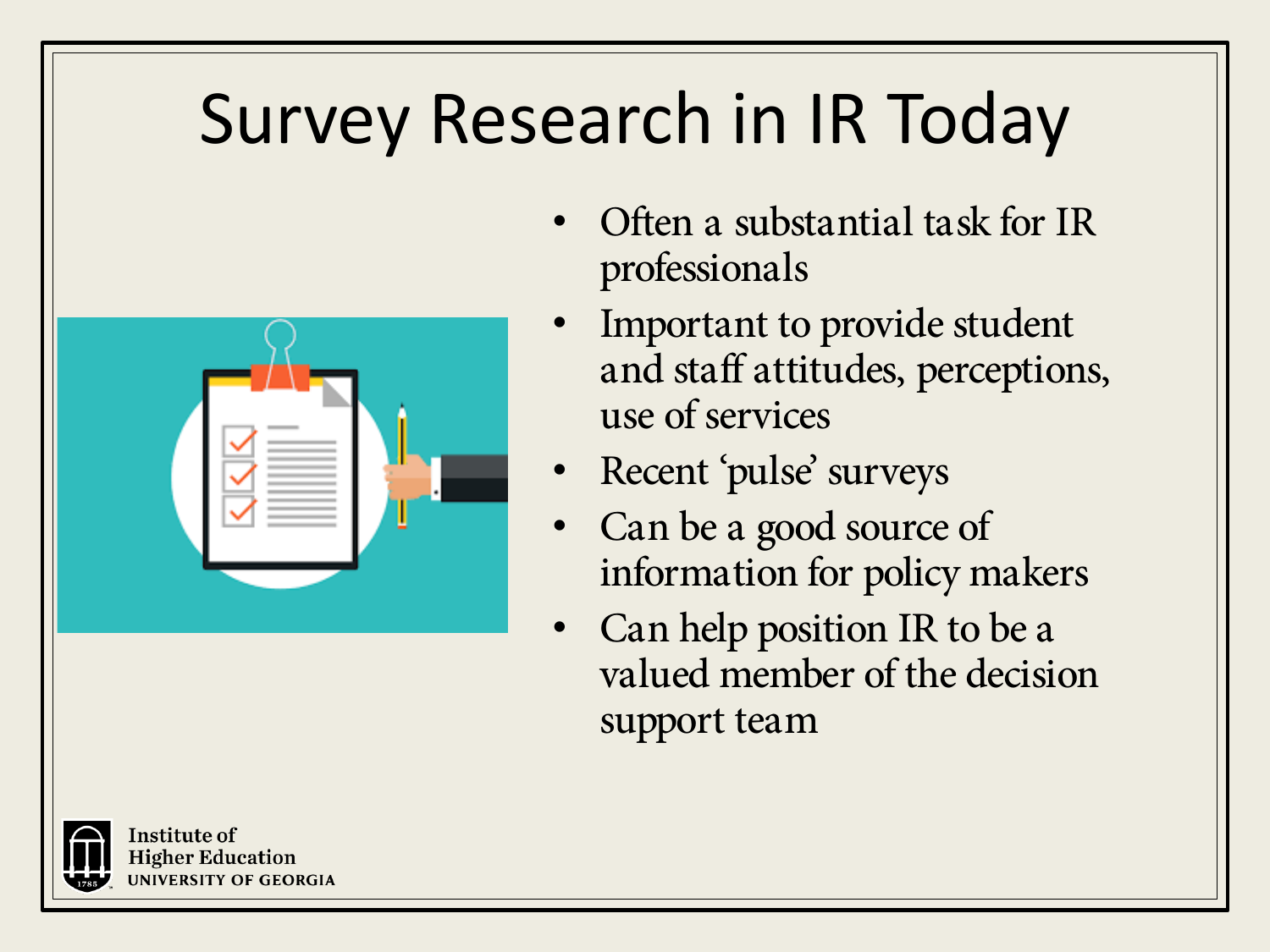# The Challenges of Survey Research

- Low Response Rates
- Decide if purchase or develop
	- \$ to buy or time to develop, pilot, administer via e-form or paper
- Small samples (can impact generalizability)
- Incomplete Responses (missing data can impact analyses)
- Determine if incentives are needed, and if so how to fund

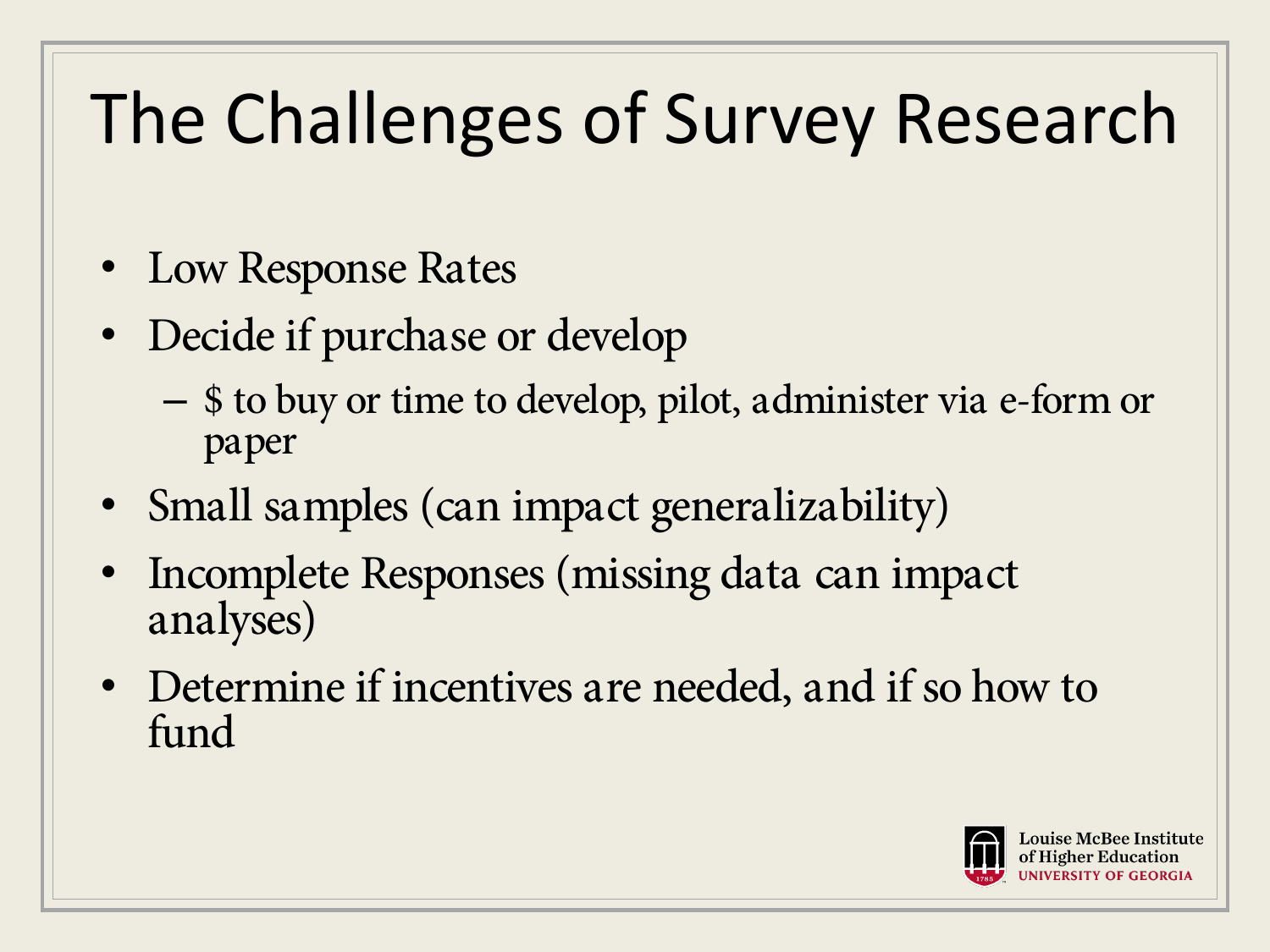#### However – Survey Information Can be Valuable!

Good survey research includes:

- Knowledge of relevant literature
- Guided by relevant theory
- Follows established methods and analytic techniques, including:
	- Using a credible instrument (buy or build)
	- Being intentional in determining sampling frame (random versus select sample)
	- Achieving good response rate
	- Using proper analytic techniques
	- Reporting meaningful results in an understandable way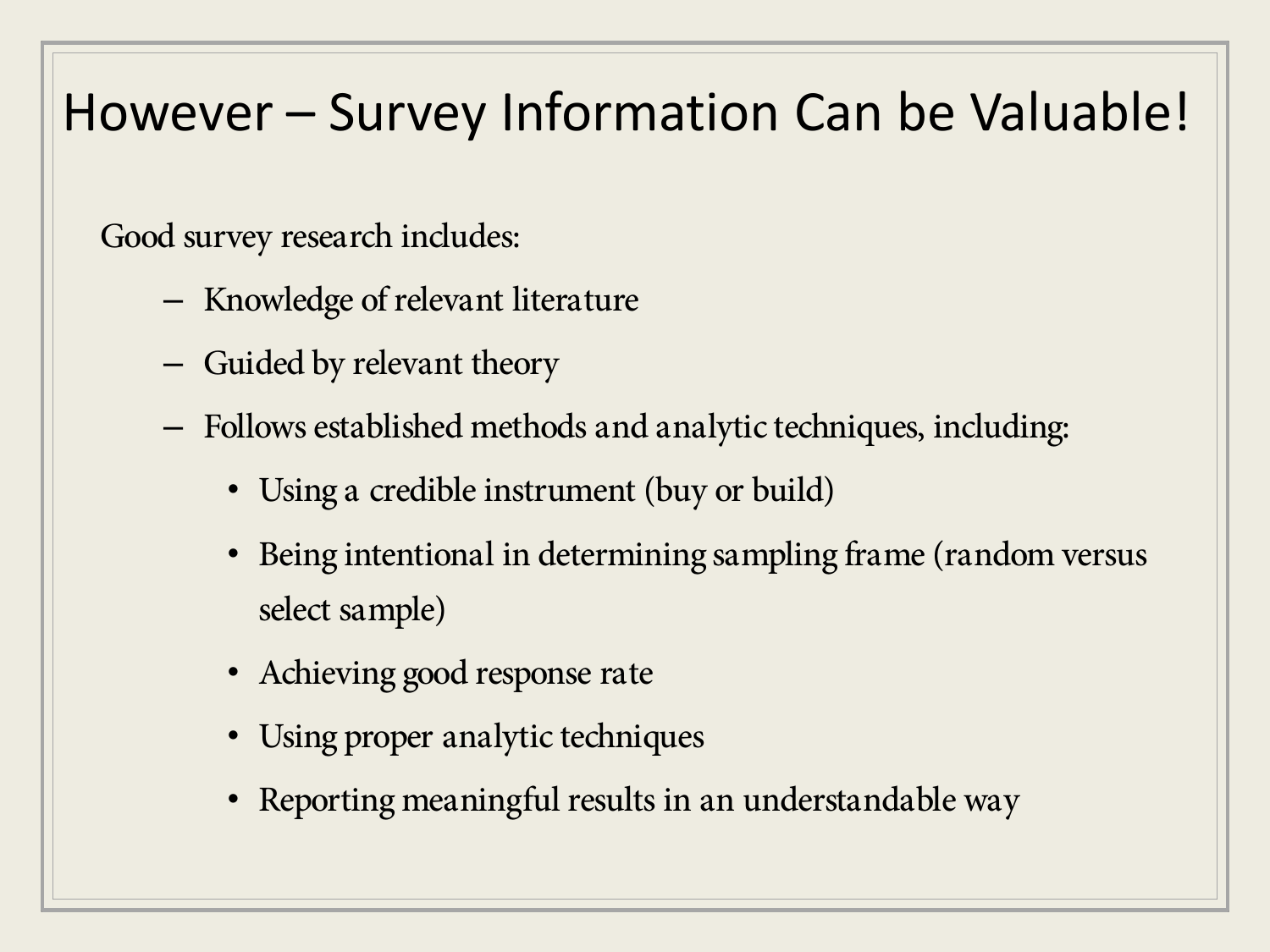Ihe.uga.edu/WREA



# The WREA Project

- NSF-Funded multi-Institutional Grant to examine the effect of students' access to workrelated experiential activities (WREAs)
- An important facet is geographic location
- Engineering and computer science students at six institutions in GA
- Mixed Methods design to examine perceptions and experiences from students, career center directors, employers, and company recruiters
	- Quantitative survey data from students in spring 2021 and spring 2022
	- Individual interview data from career center directors (2021) and sample of students (2022)
	- Focus group interviews with employers and company recruiters (2021 and 2022)
	- Observations of career fairs (online 2021) in-person (2022)
- Because project is grant-funded, we had the luxury of working with an external survey center who would assist in the development and administration of the surveys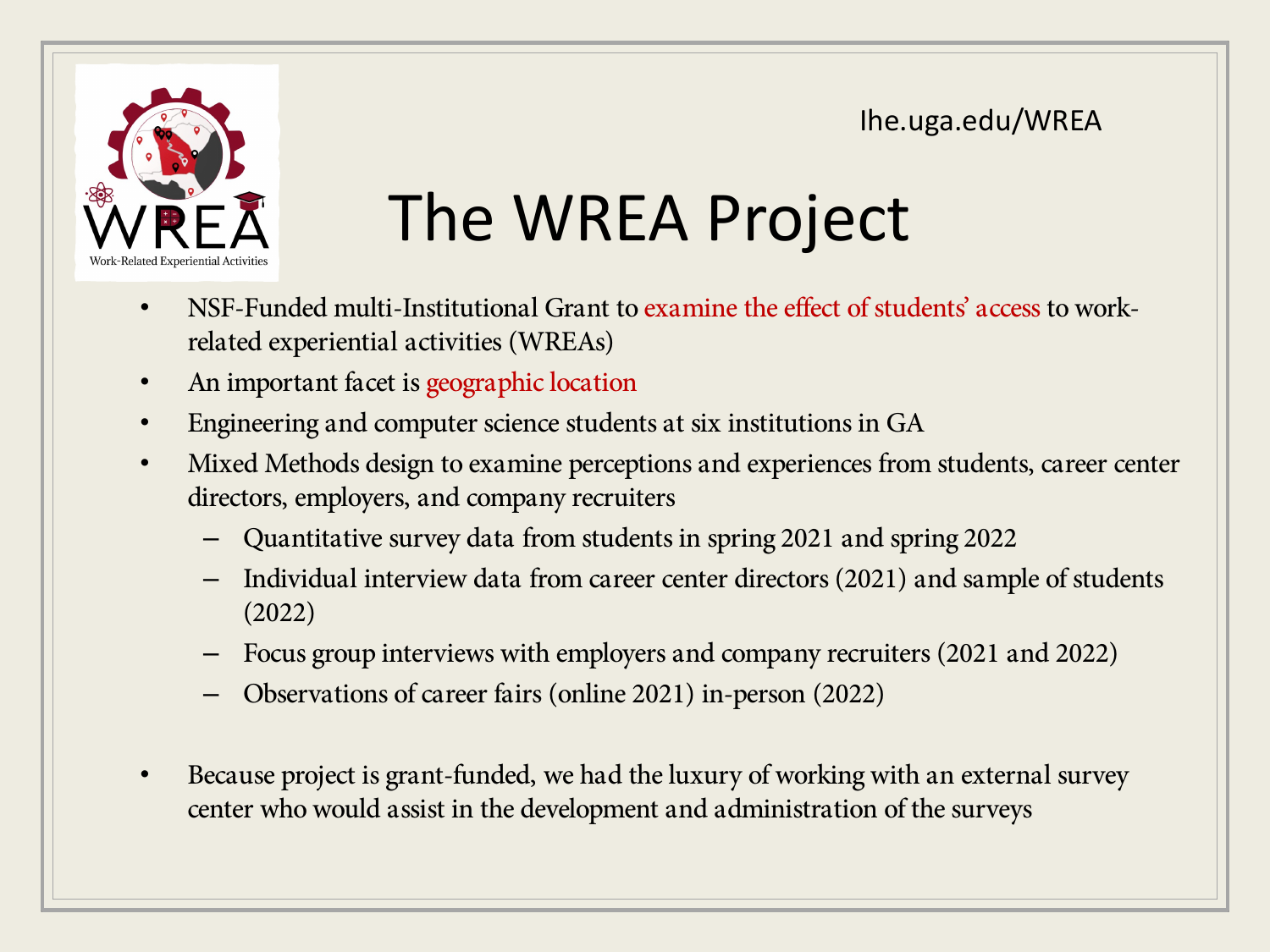## Briefly- Literature & Conceptual Framework

Before we go further, let's step back and briefly discuss salient literature and theories that guide our thinking about survey research

- Survey response rates are related to a number of factors including:
	- solicitation and distribution method (Dillman, 2000, Evangelista, Poon & Albaum, 2012; Suskie, 1996; Vannette & Krosnick, 2018)
	- incentives (Singer & Ye, 2013)
	- topic salience (Powers & Valentine, 2009)
	- survey fatigue (Porter, Whitcomb & Weitzer, 2004)
	- access to computer & Internet (Jaggars et al., 2021)
- All aspects of online surveys (invitation memo, reminder emails, survey appearance, date sent) play a role in how frequently students respond (Porter & Whitcomb, 2003)

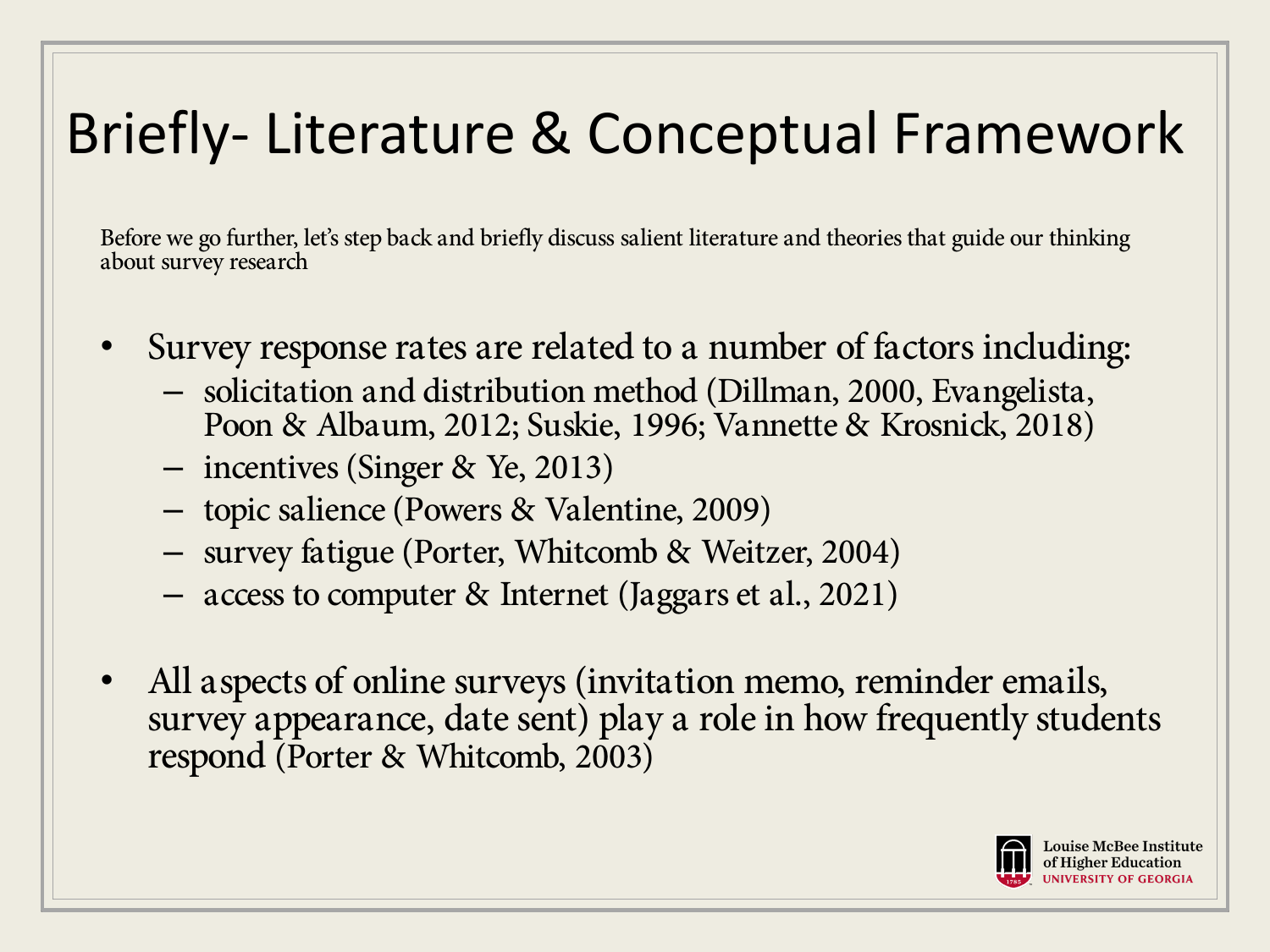## Theoretical Framework – Intrinsic Motivation

- Drawing on Deci & Ryan's (1985) self-determination theory, we framed participation as an extension of a student's intrinsic motivation
- Students are expected to pursue opportunities that lead to personal growth and development. The motivation to do so lies not in external validation, but instead comes from the desire to achieve a stronger sense of self
- Due to intrinsic factors, students are more likely to respond to a survey that was presented as an opportunity to better understand the topic of our study (work-related experiential activities, WREAs) and the ways in which they are experienced by participants

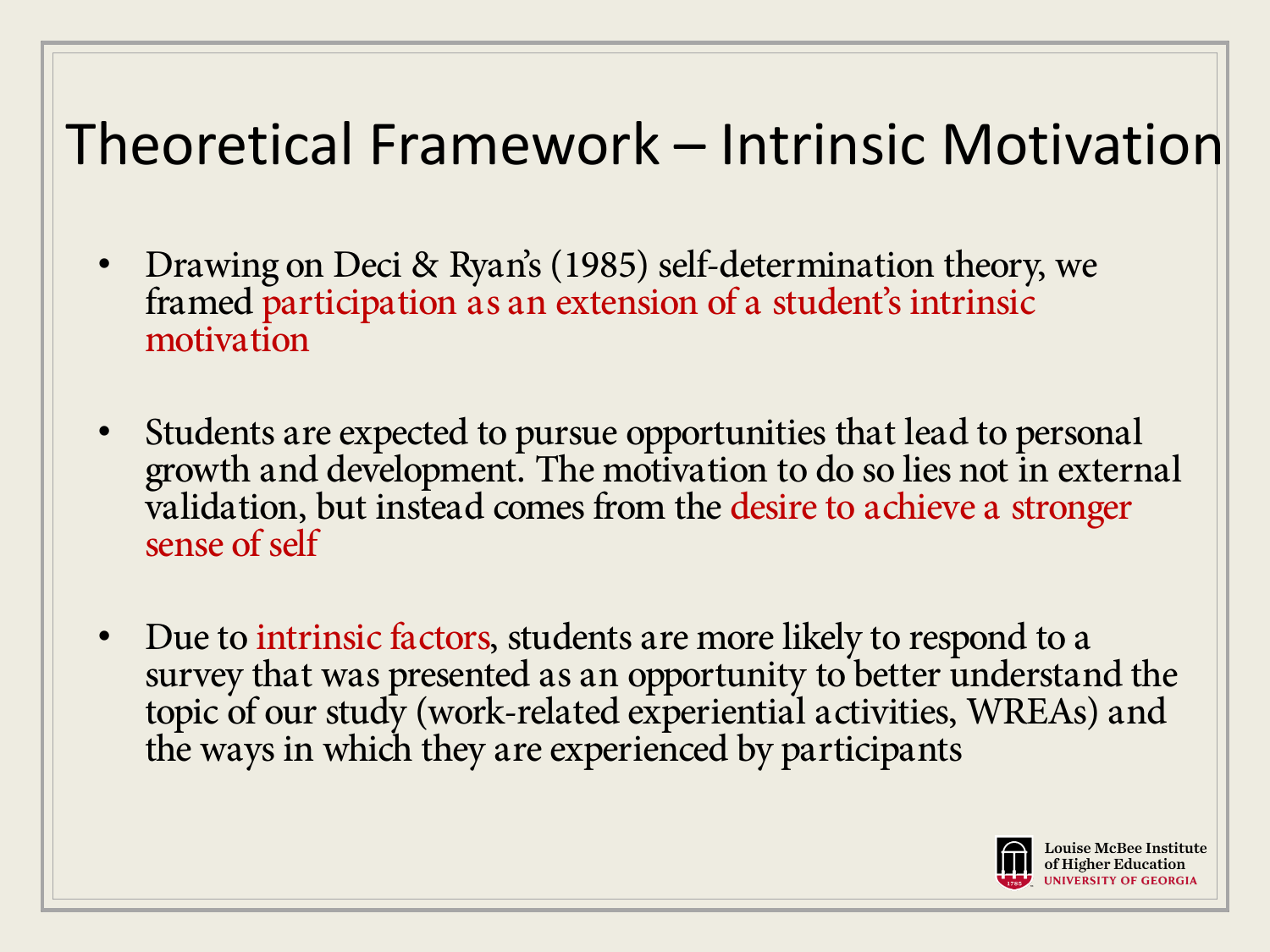# Steps in WREA Survey Development and Administration

- 1. Survey (and total project) approved by IRB (at all 6 institutions)
- 2. Draft Instrument, reviewed by Advisory Committee
- 3. Instrument pilot tested
- 4. FERPA Directory Information obtained from IR colleague at each institution
- 5. Email address file cleaned (correct email addresses, no duplications)
- 6. Contacted each institution to ensure survey was Whitelisted
- 7. Worked with Survey Research Center to:
	- ensure best wording (instrument and cover letter)
	- Test the Qualtrics version (links for each institution)
	- Send the Qualtrics version to each IRB office for approval
	- administered in March 2021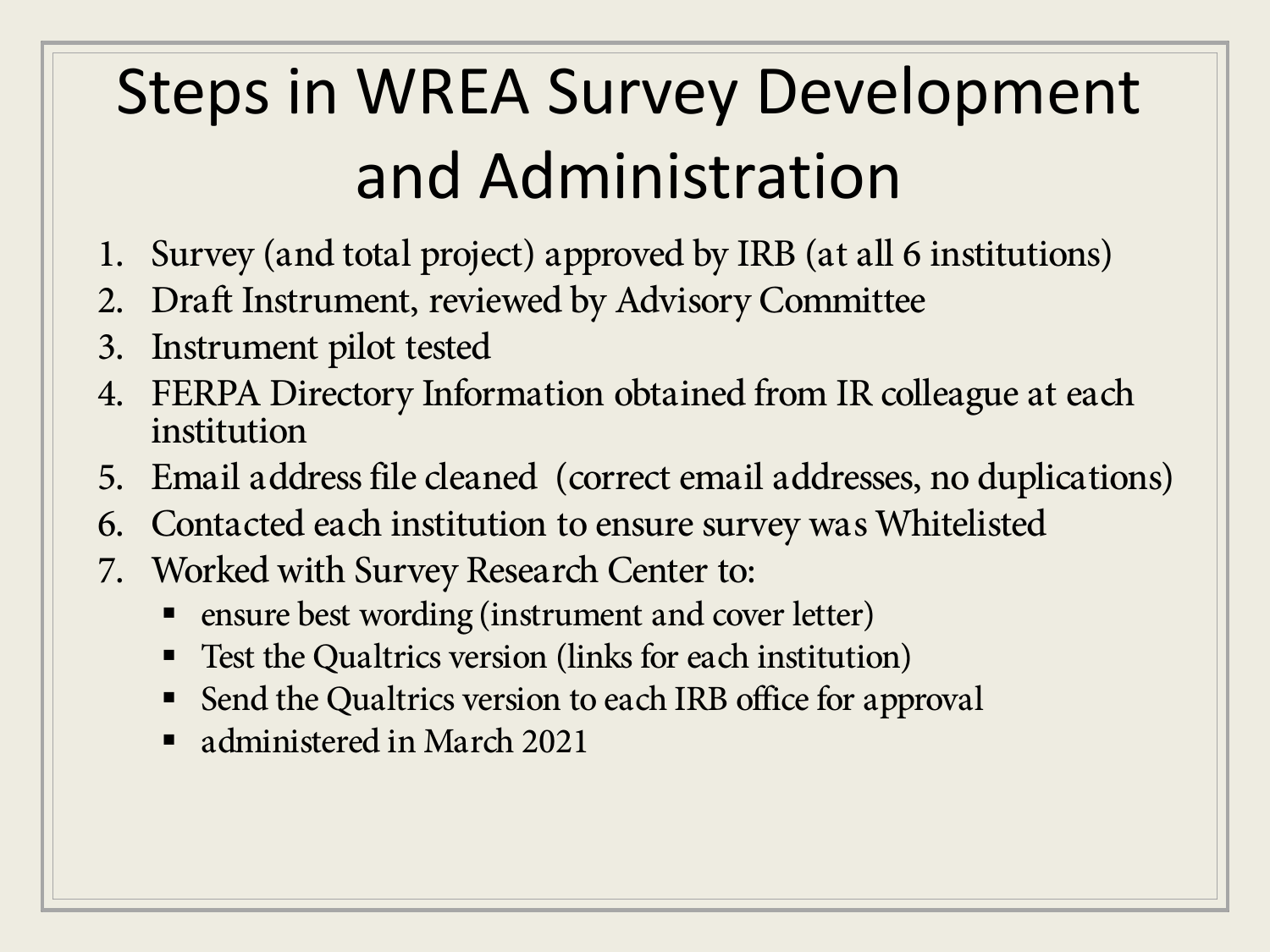## Tasks in the Survey Administration

- Administered at each institution on a schedule
	- need to work with unique institutional schedules
- Students received at least three reminders from the Survey Center
- In some institutions, Career Center colleague sent additional reminders
- In some institutions, college/dept colleagues sent additional reminders
- In COVID environment, didn't see other options beyond online survey with email invitation

• Final response rate hovered around 10-12%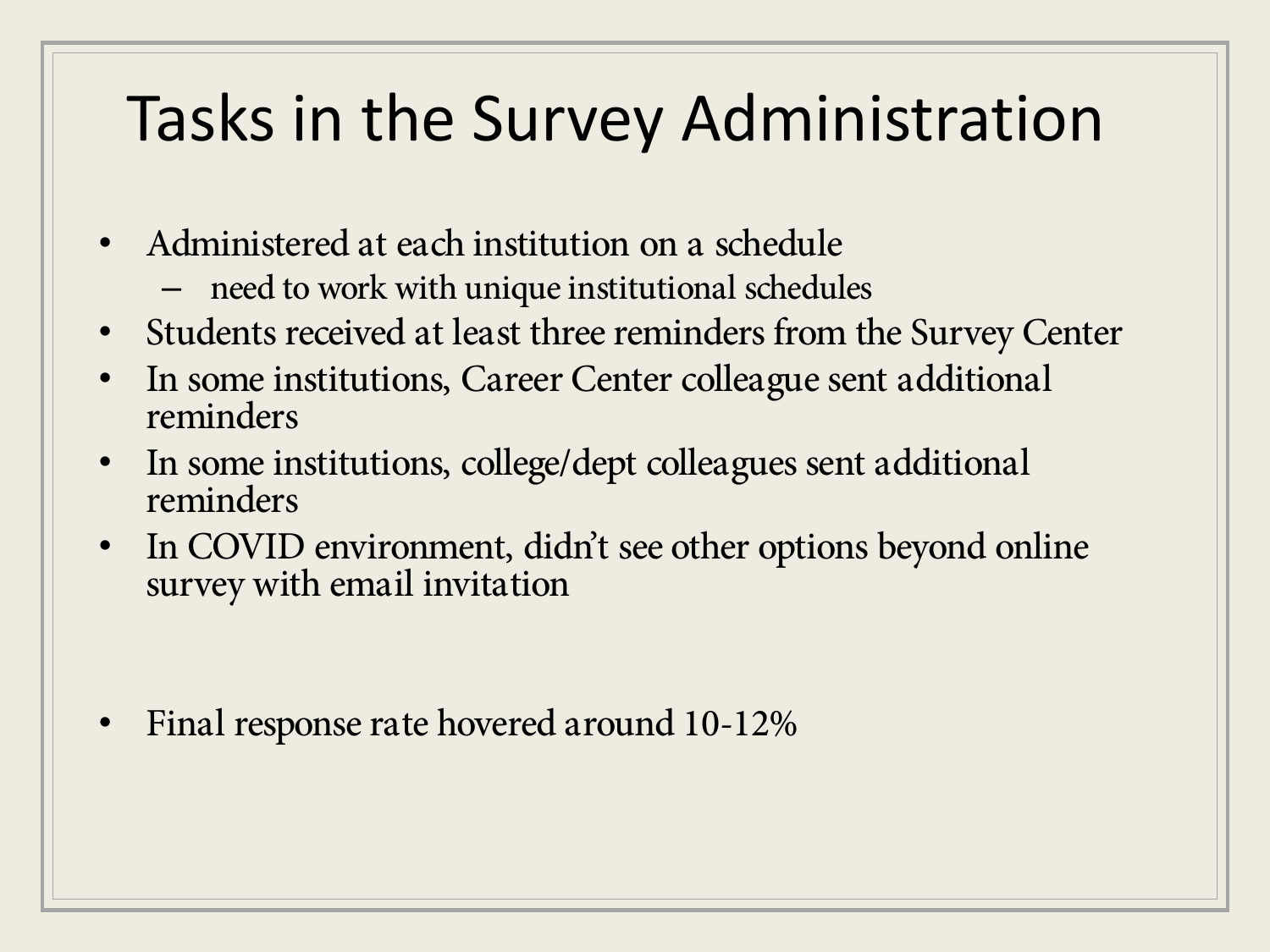# Survey Distribution and Reminder Schedule



|                        | <b>Institution A</b> | <b>Institution B</b> | <b>Institution C</b> | <b>Institution D</b> | <b>Institution E</b> |
|------------------------|----------------------|----------------------|----------------------|----------------------|----------------------|
| Initial Invitation     | March 16             | March 18             | March 23             | March 23             | April 1              |
| <b>First Reminder</b>  | March 25             | March 30             | April 1              | March 31             | April 7              |
| Second Reminder        | March 31             | March 31             | April 7              | April 8              | April 13             |
| <b>Third Reminder</b>  | April 13             | April 7              | April 21             | April 21             | April 21             |
| <b>Fourth Reminder</b> | April 21             | April 15             |                      |                      |                      |
| <b>Fifth Reminder</b>  |                      | April 21             |                      |                      |                      |
| <b>Survey Close</b>    | May 18               | <b>May 18</b>        | <b>May 18</b>        | <b>May 18</b>        | <b>May 18</b>        |
|                        |                      |                      |                      |                      |                      |

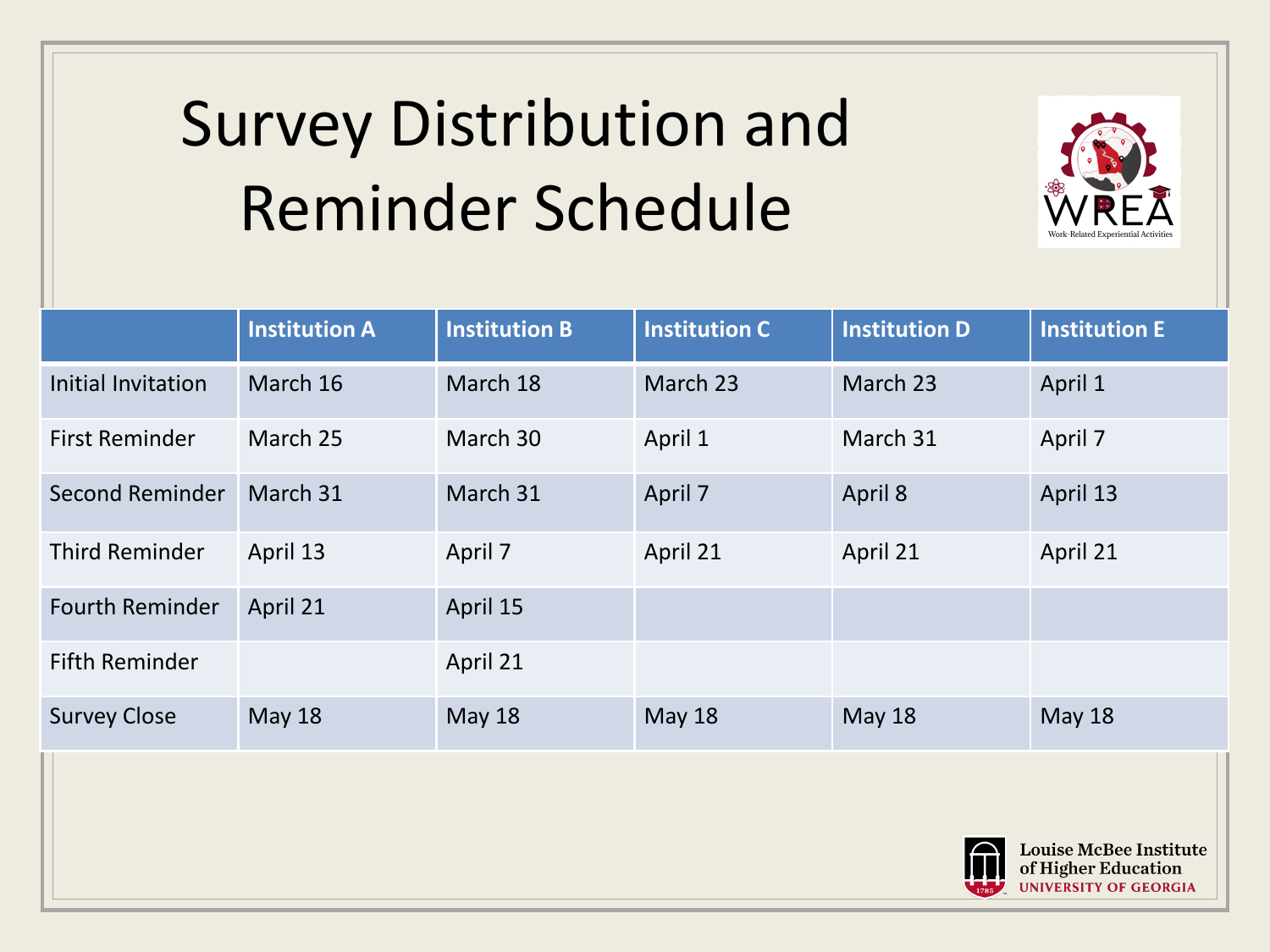

## Survey Response Breakdown

|                         | <b>Institution A</b> | <b>Institution B</b> | <b>Institution C</b> | <b>Institution D</b> | <b>Institution E</b> | <b>Combined</b> |
|-------------------------|----------------------|----------------------|----------------------|----------------------|----------------------|-----------------|
| Sample Size             | 2,300                | 8,211                | 520                  | 112                  | 127                  | 11,270          |
| Undeliverable           | $\mathbf{1}$         | $\overline{7}$       | $\overline{0}$       | $\overline{0}$       | $\overline{0}$       | 8               |
| Adjusted<br>Sample Size | 2,299                | 8,204                | 520                  | 112                  | 127                  | 11,262          |
| Responses               | 307                  | 1,084                | 56                   | 6                    | 20                   | 1,473           |
| Excluded                | $\overline{7}$       | $\overline{7}$       | $\overline{1}$       | $\overline{0}$       | 11                   | 26              |
| Valid<br>Responses      | 300                  | 1,077                | 55                   | 6                    | 9                    | 1,447           |
| <b>Response Rate</b>    | 13.0%                | 13.1%                | 10.6%                | 5.4%                 | 7.1%                 | 12.8%           |

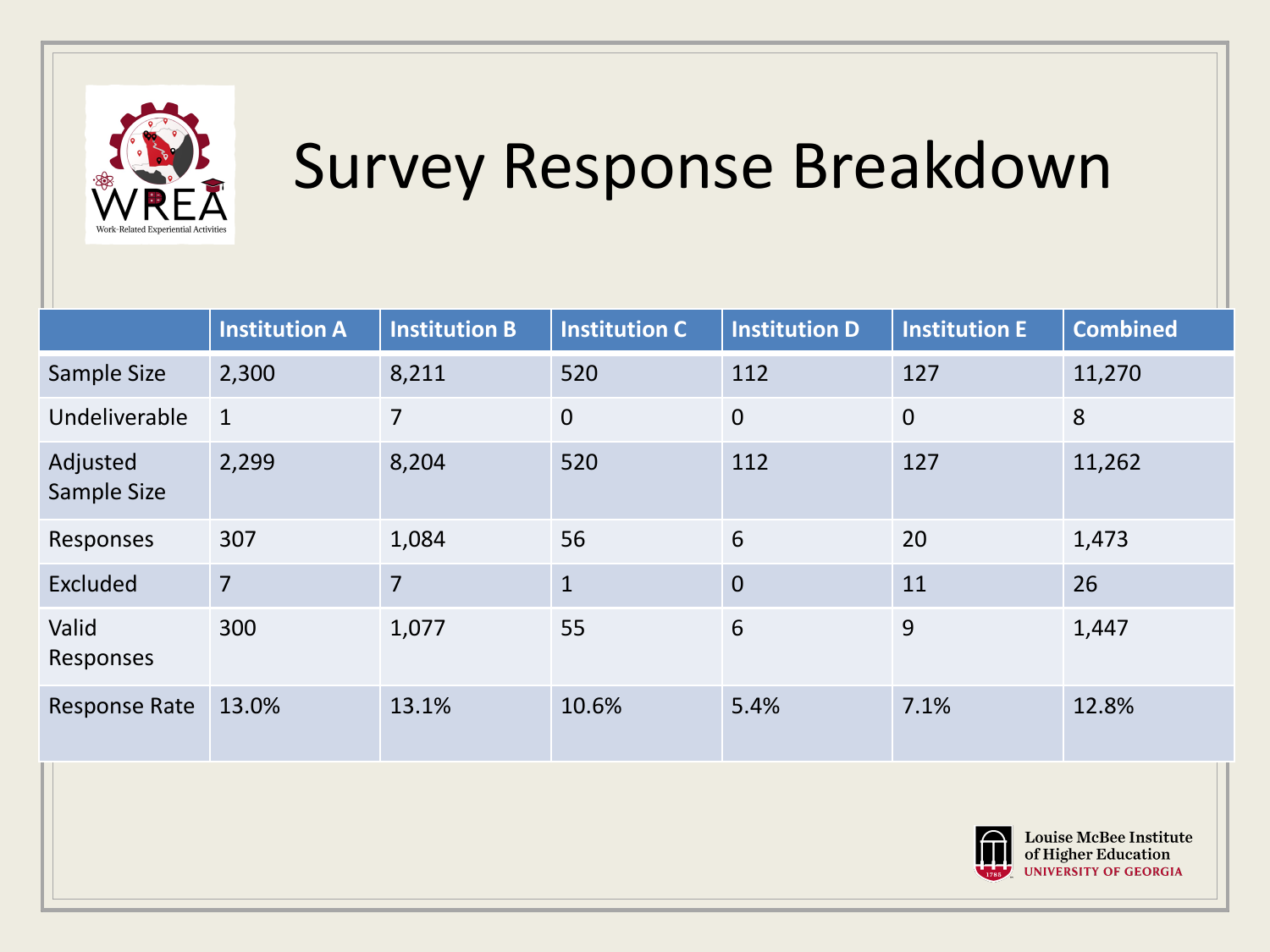# Challenges Faced: Possible Contributors to Our Response Rates

- Survey fatigue (? And COVID fatigue?)
- Other factors related to intrinsic motivation
- Timing
- Topic
- Mode of survey administration (Qualtrics)
- Small pool of students at some institutions
- Cover letter wasn't compelling enough
- Variation in institutional survey culture
- Incentive not perceived to be valuable enough to motivate

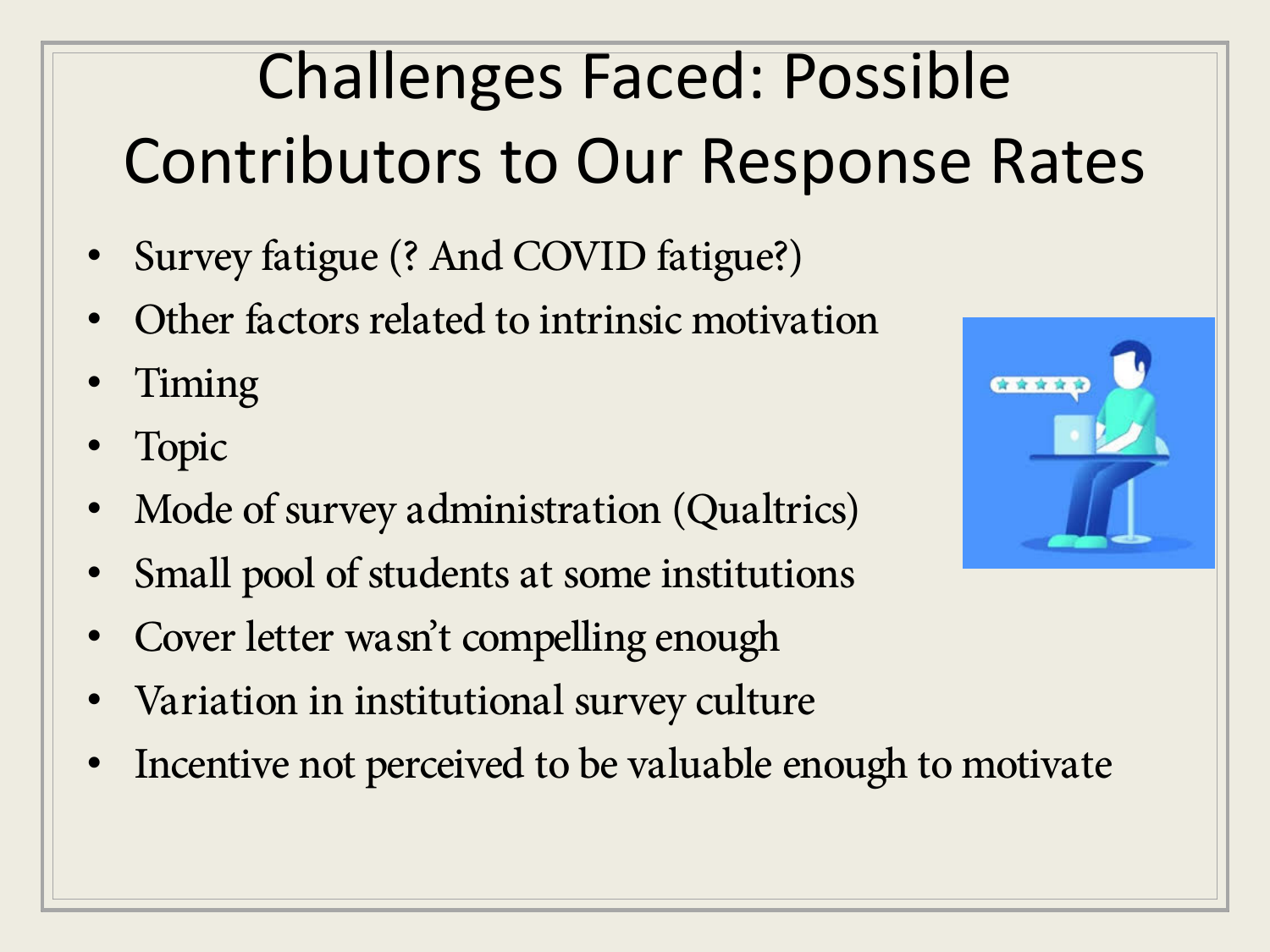## Other Challenges Faced Due to The Pandemic

- Difficulty building strong relationship with colleagues across the project's institutions
- All communications by phone and zoom no personal interaction
- Partnering with Survey Research Center added an extra layer of email, phone calls, zoom chats, need to schedule more meetings that fit everyone's schedule
- Institution officials were cognizant of the digital burden of students during the pandemic, thus survey requests & reminders were scrutinized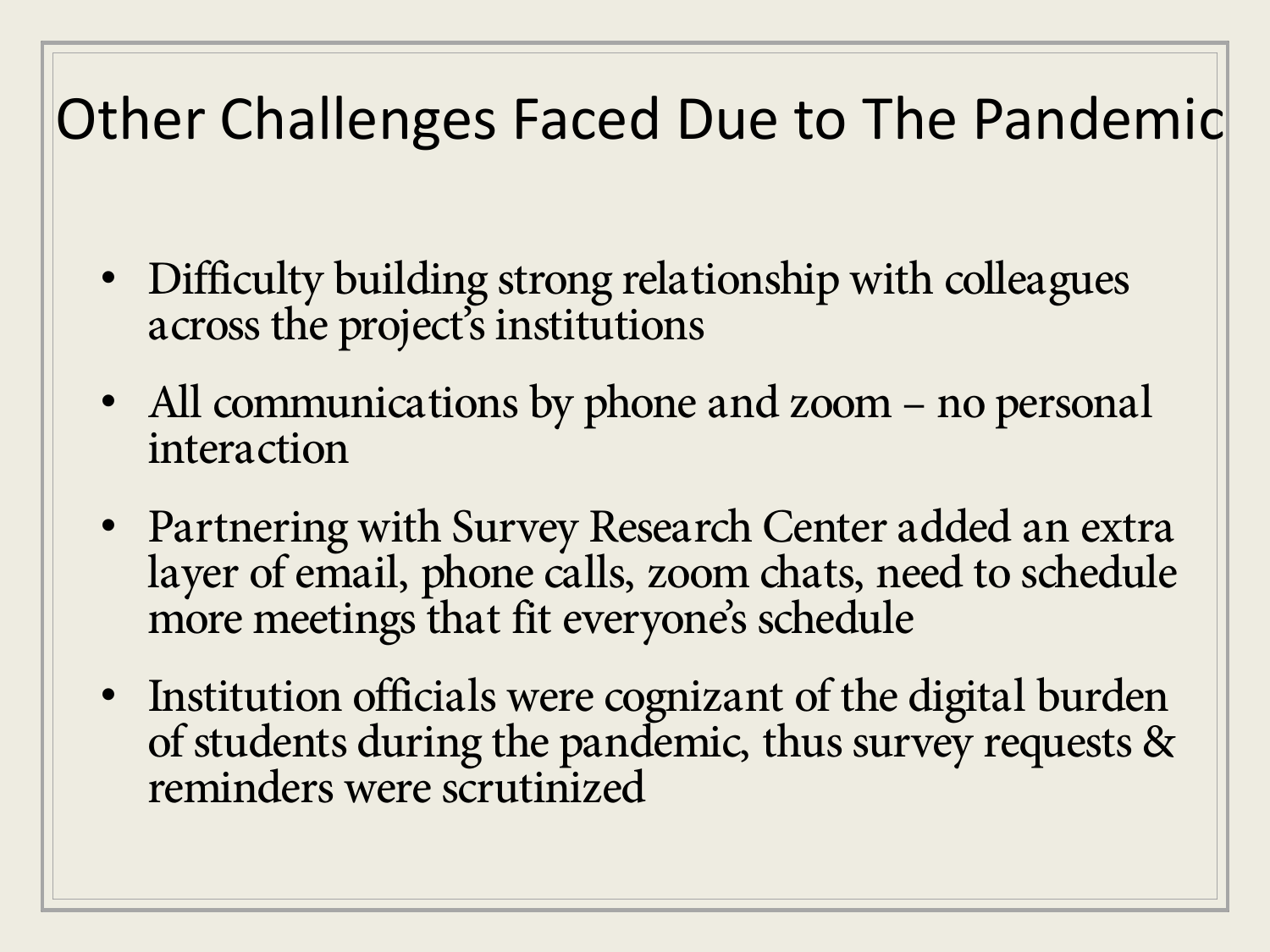# Reflection on the Survey and Look to Next Year



Positive Points:

- Received over 1,400 usable responses
- We have interesting data that will inform our project
- Three open-ended questions have many interesting comments leading to content analysis
- Findings provided ideas for additional questions to include next time

#### Less than Positive:

- PI wasn't happy with a 10% response rate
- Less confident in how much we can generalize our findings
- Time involved to complete all preparations for the survey administration was extremely high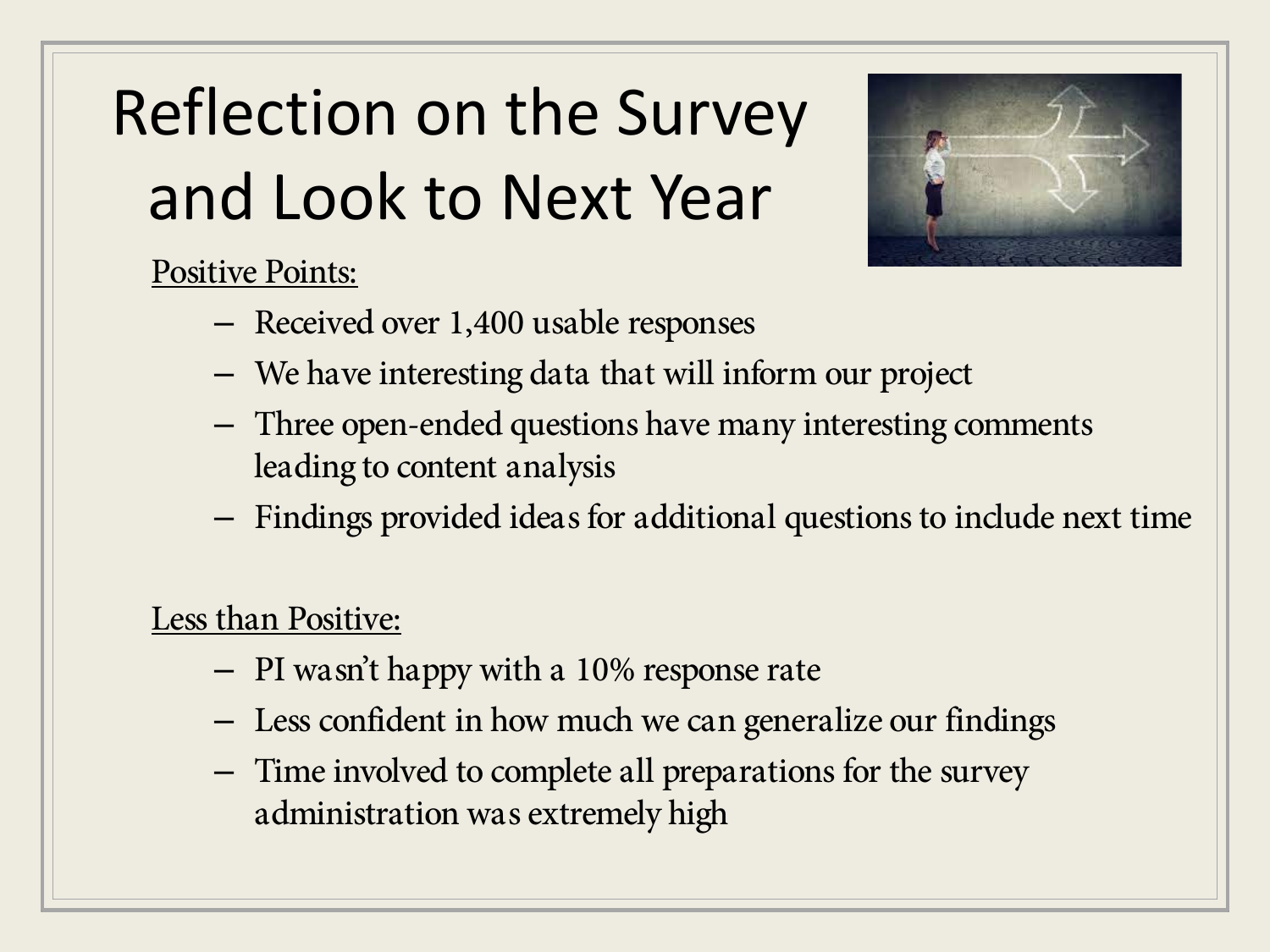#### Your Experiences with Survey Research

Have you administered survey(s)

- To which population(s)?
- How successful were they?
- How/ were your survey(s) impacted over the past year (pandemic)?
- Have you seen a return to pre-COVID-19 response rates?



Download from Dreamstime.com

> nstitute of **Higher Education INIVERSITY OF GEORGIA**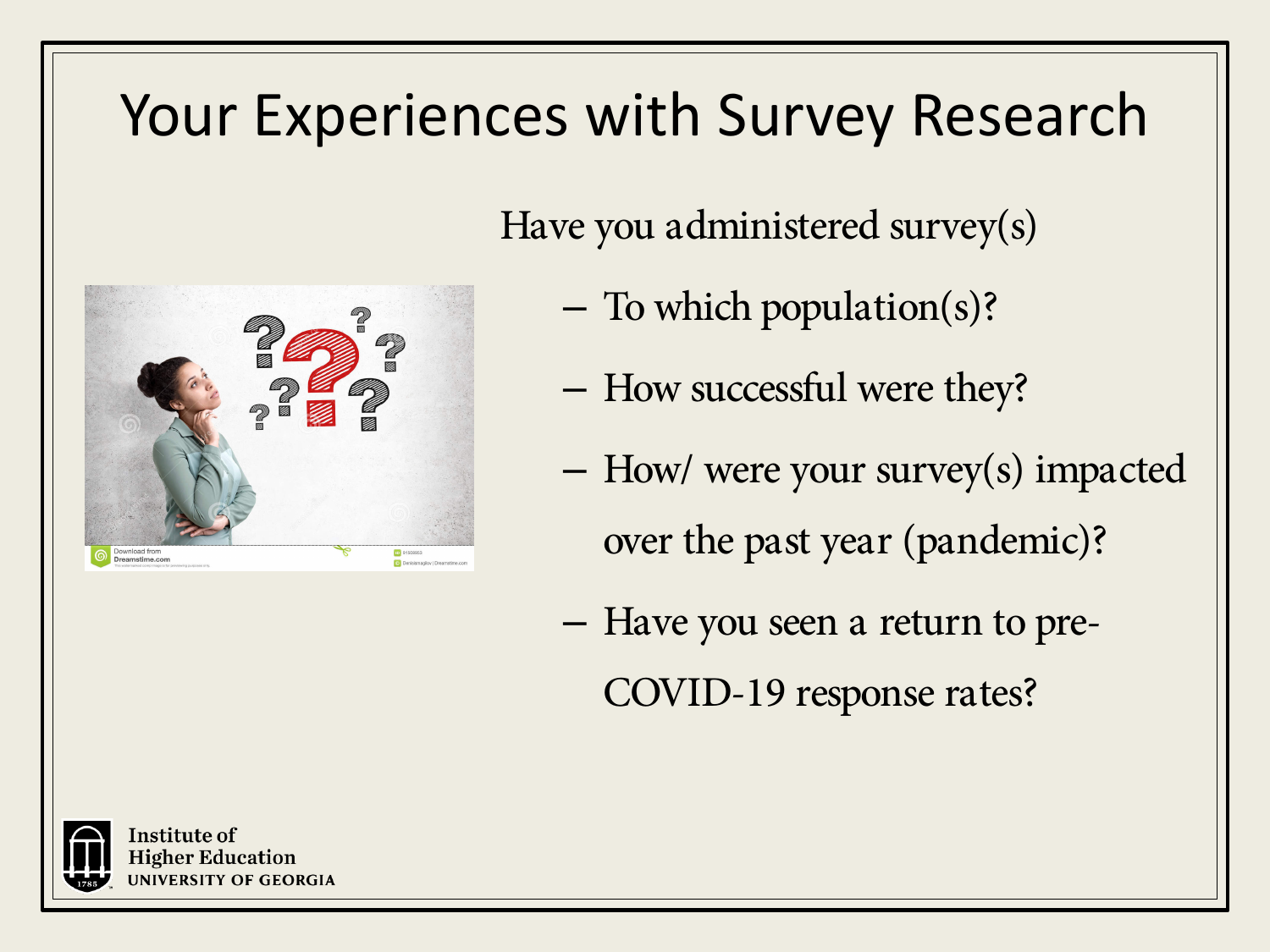# Mindful of COVID-19-- Best Practices For Survey Research in IR

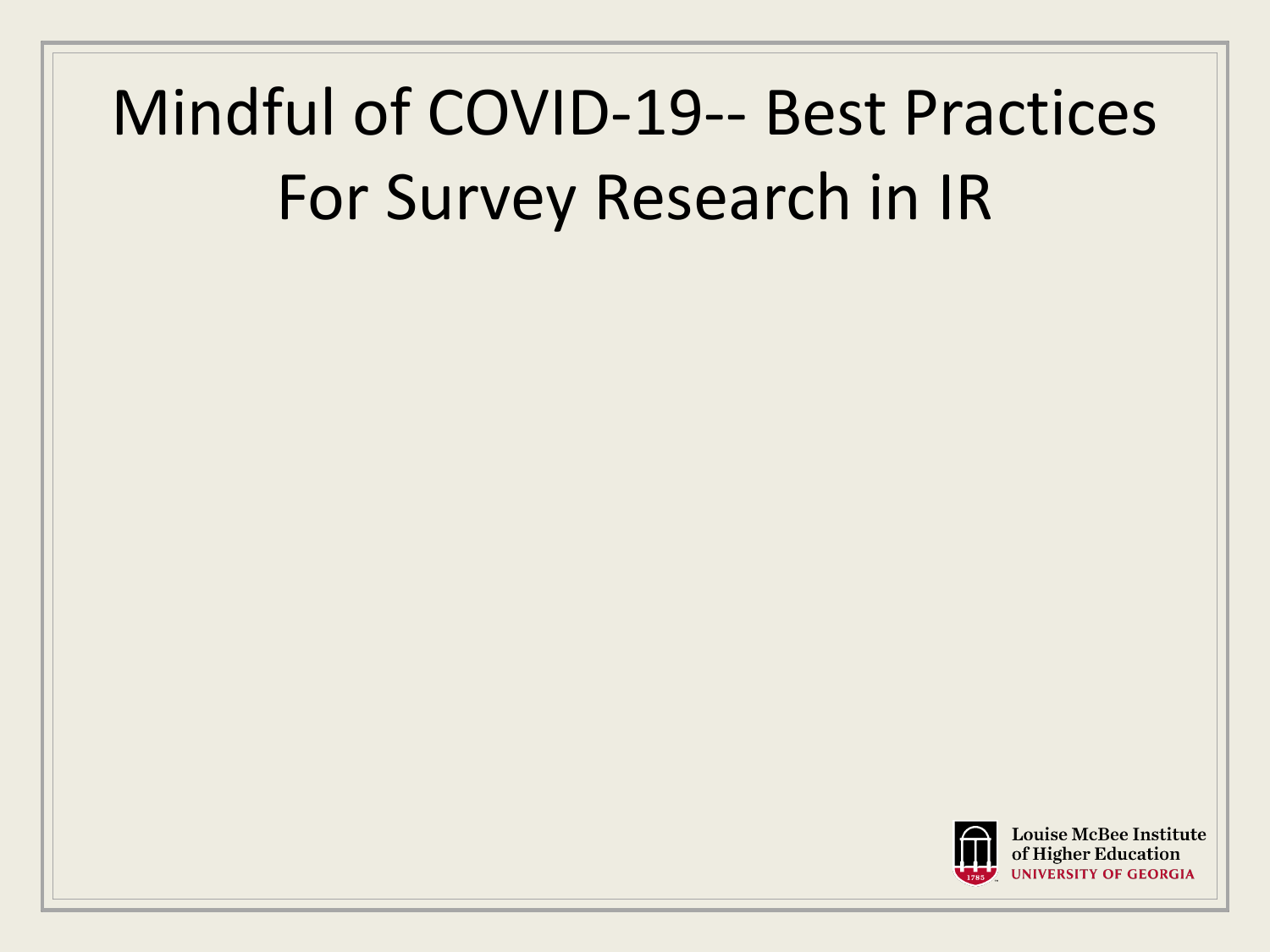# Mindful of COVID-19 – Best Practices For Survey Research in IR

- Understand the literature on survey research, consider relevant theory
- Understand your target population (how they engage with surveys, how to make meaningful contact, best strategies for reminder emails, is incentive needed)
- Consider Survey Format
	- Mode of delivery- internet access, accessible across phone & laptop
	- Wording succinct length of survey, easily understood language
- Collaborate- work with different organizations/offices/etc. to allow access from multiple angles, know other open surveys
- Have a plan and then carry out accurate analysis and reporting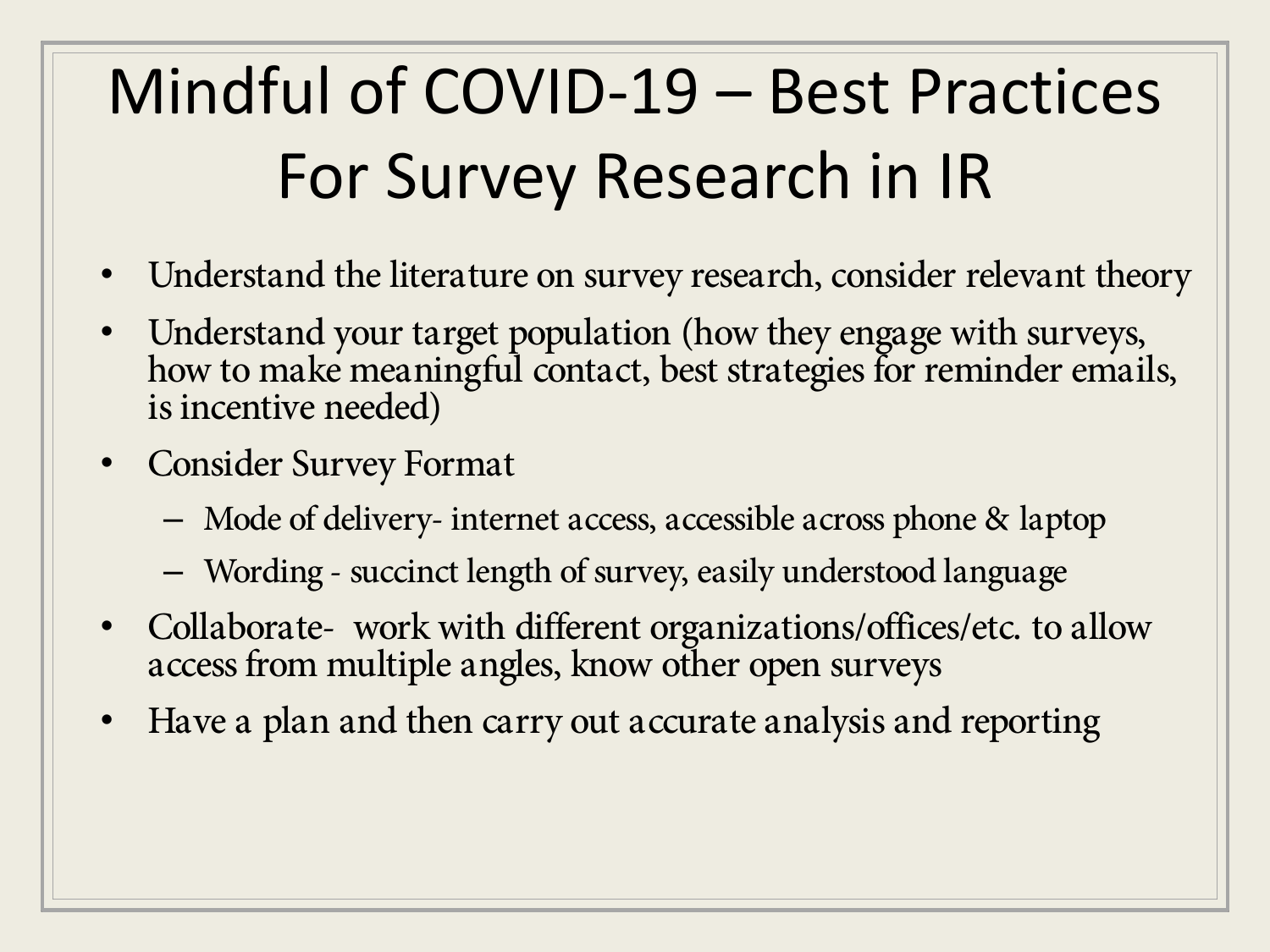# Questions? Comments?

- Matt [matthew.grandstaff@uga.edu](mailto:matthew.grandstaff@uga.edu)
- Karen [kwebber@uga.edu](mailto:kwebber@uga.edu)

## Thank you!

This project is supported by NSF Grant # 2000847. Findings, opinions, or recommendations expressed are those of the author(s) and do not necessarily reflect the views of the NSF.